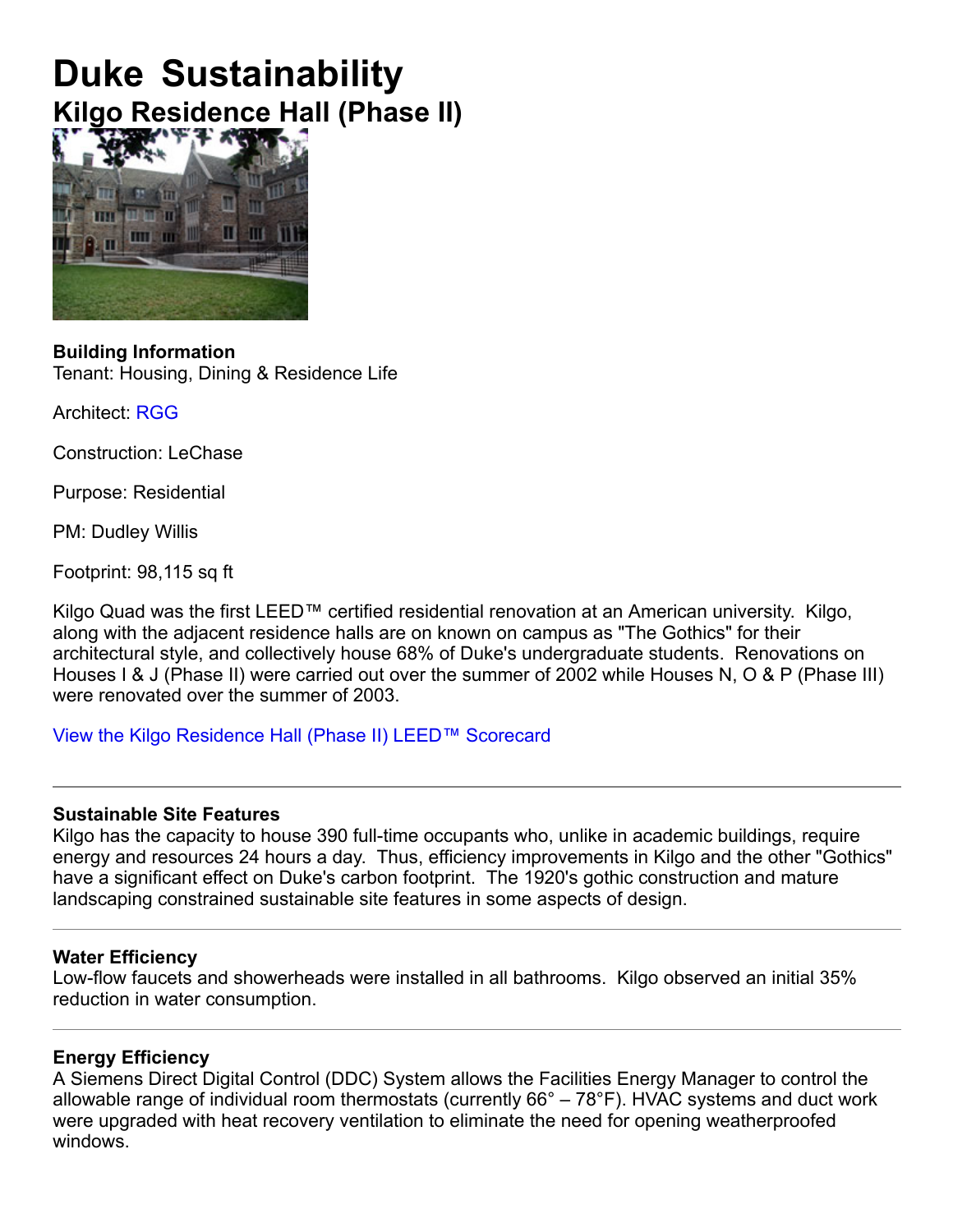#### **Indoor Air Quality**

Use of low-VOC paints and carpeting improves indoor air quality. As part of the renovation, student common areas and alcove areas were added, increasing to 90% the portion of indoor space that receives direct sunlight. In addition to reducing the energy expended on artificial indoor lighting, natural daylighting is shown to increase the comfort of buildings, particularly residential spaces.

#### **Resource Management**

94% of all the new wood in the building is Forest Stewardship Council certified. More than 50% of construction debris was recycled.